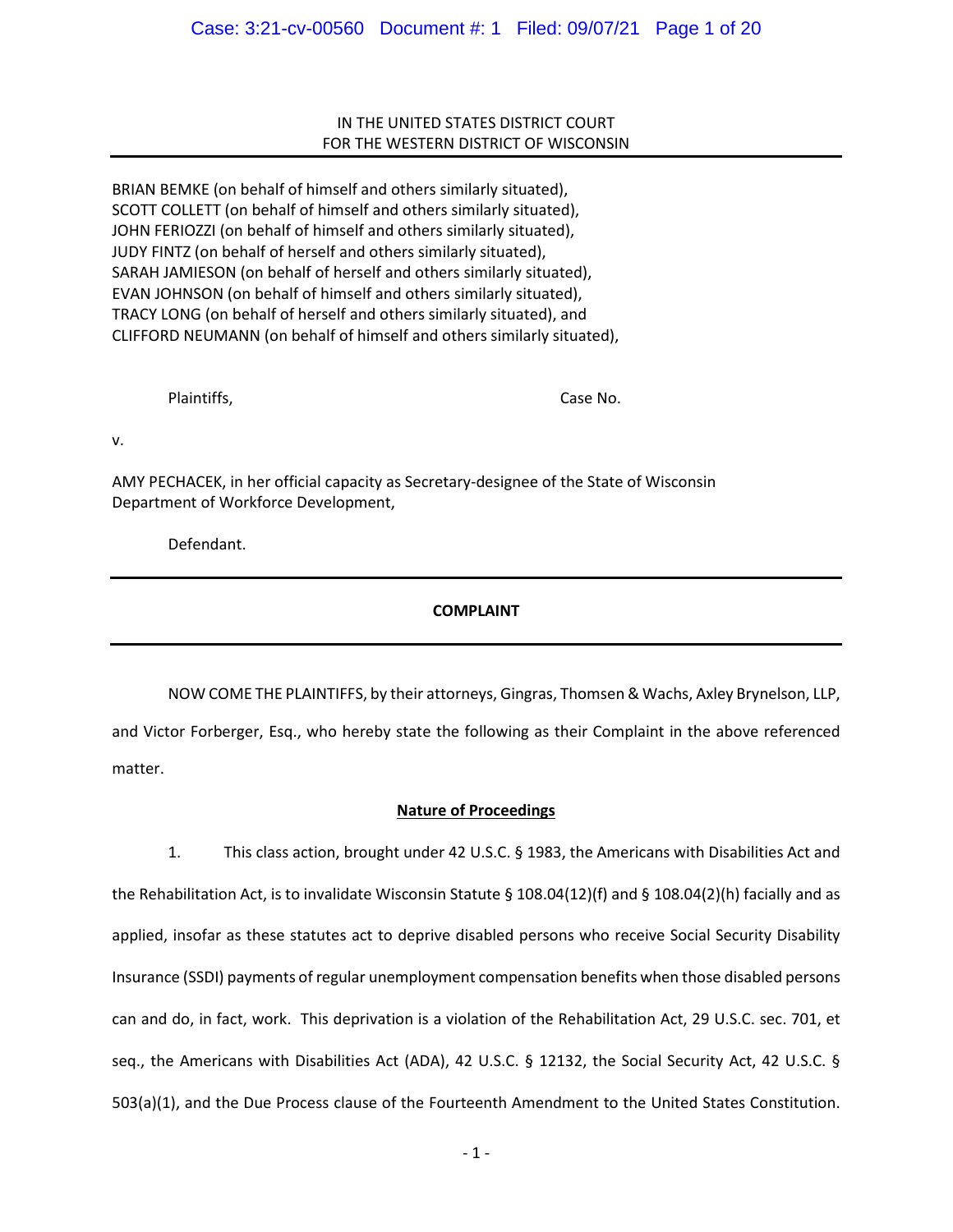# Case: 3:21-cv-00560 Document #: 1 Filed: 09/07/21 Page 2 of 20

Furthermore, this action seeks to compensate disabled persons compelled to repay regular unemployment compensation benefits and related penalties because they received SSDI benefits, which is also a violation of the Rehabilitation Act, the ADA, the Social Security Act, and the "due process" clause of the 14th Amendment. This class action is brought under Fed.R.Civ.Pro. 23.

#### **Parties**

2. Brian Bemke is a disabled resident of Wisconsin who receives SSDI benefits and is being denied regular unemployment compensation benefits because of his receipt of SSDI benefits. Moreover, Mr. Bemke was compelled to repay some benefits he did receive, again, because he was also receiving SSDI benefits.

3. Scott Collett is a disabled resident of Wisconsin who receives SSDI benefits and is being denied regular unemployment compensation benefits because of his receipt of SSDI benefits. Moreover, Mr. Collett is being compelled to repay some benefits he did receive, because he was found eligible for SSDI benefits.

4. John Feriozzi is a disabled resident of Wisconsin who receives SSDI benefits and is being denied regular unemployment compensation benefits because of his receipt of SSDI benefits.

5. Judy Fintz is a disabled resident of Wisconsin who receives SSDI benefits and is being denied regular unemployment compensation benefits because of her receipt of SSDI benefits.

6. Sarah Jamieson is a disabled resident of Wisconsin who received SSDI benefits and was denied regular unemployment compensation benefits because of her receipt of SSDI benefits. Moreover, Ms. Jamieson is being compelled to repay some benefits she did receive because she was also receiving SSDI benefits.

7. Evan Johnson is a disabled resident of Wisconsin who receives SSDI benefits and is being denied regular unemployment compensation benefits because of his receipt of SSDI benefits.

- 2 -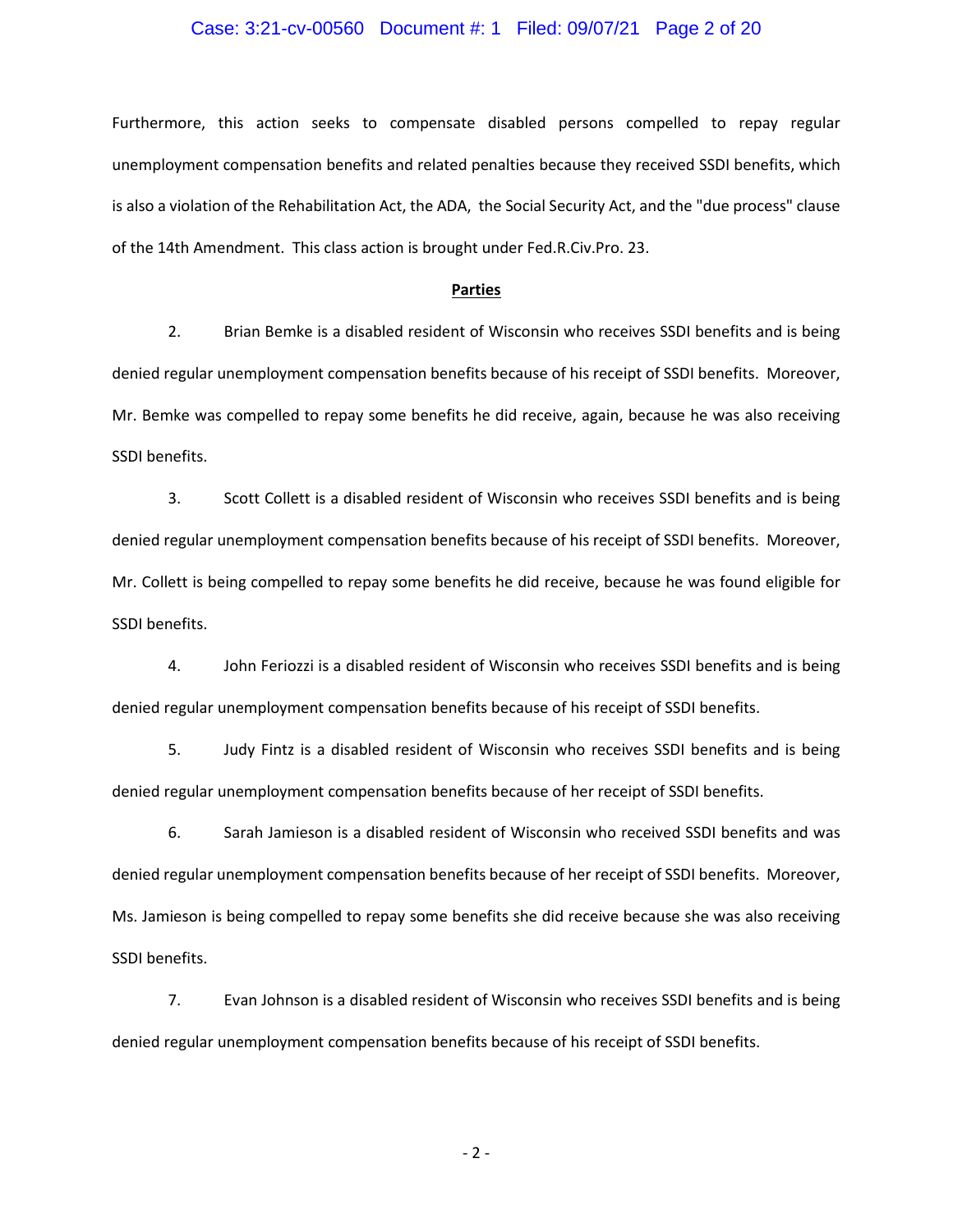# Case: 3:21-cv-00560 Document #: 1 Filed: 09/07/21 Page 3 of 20

8. Tracy Long is a disabled resident of Wisconsin who receives SSDI benefits and is being denied regular unemployment compensation benefits because of his receipt of SSDI benefits. Moreover, Ms. Long is being compelled to repay some benefits she did receive because she was also receiving SSDI benefits.

9. Clifford Neumann is a disabled resident of Wisconsin who receives SSDI benefits and is being denied regular unemployment compensation benefits because of his receipt of SSDI benefits.

10. Amy Pechacek is the acting Secretary of the State of Wisconsin Department of Workforce Development (DWD or Department). In that role, she and the Department are responsible for the administration of Wisconsin employment benefits program.

#### **Factual Allegations**

11. The Rehabilitation Act of 1973 was the first legislation to address the notion of equal access for individuals with disabilities. Most relevant to this case is section 504 of Title V of the Rehabilitation Act, which prohibits discrimination on the basis of disability in programs receiving federal financial assistance.

12. Title II of the Americans with Disabilities Act of 1990, as amended, prohibits public entities from discriminating against qualified individuals with disabilities or from excluding such individuals from participating in or denying benefits or their services, programs, or activities.

13. The Social Security Act at 42 USC  $\S$  503(a)(1) requires states to pay unemployment benefits "when due," thus creating a property interest in those benefits once they are due.

14. In 1932, Wisconsin became the first state in the union to pass an unemployment compensation law and was the model for the national unemployment program included in the Social Security Act of 1935. This law provided benefits to unemployed workers who lost jobs through no fault of their own, in order to keep those workers out of poverty while they searched for new work or waited

- 3 -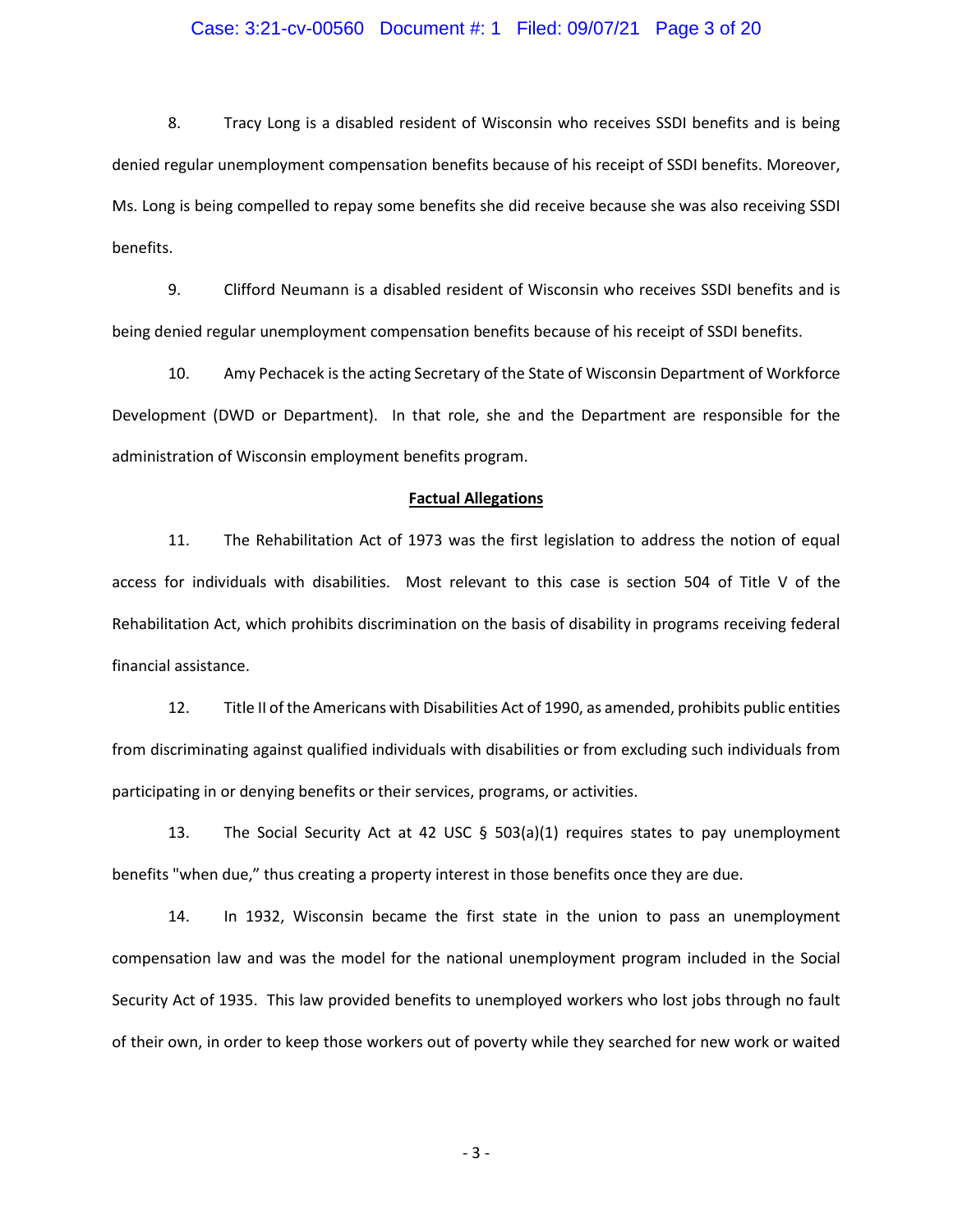# Case: 3:21-cv-00560 Document #: 1 Filed: 09/07/21 Page 4 of 20

to be recalled by their employer by increasing workers' purchasing power and hence stabilizing the economy.

15. The Department receives federal funds for the purpose of administering the unemployment compensation benefits program through the federal unemployment tax (FUTA) that employers pay and which the U.S. Department of Labor awards to states based on the unemployment claim-filing activity in a particular state.

#### *SSDI benefits*

16. The Social Security Administration, for the purposes of SSDI benefits, defines "disability" as the inability to do any substantial gainful activity by reason of any medically determinable physical or mental impairment which can be expected to result in death or which has lasted or can be expected to last for a continuous period of not less than 12 months.

17. The Social Security Administration engages in a five-step inquiry that embodies its definition of disability. First, the SSA asks whether the applicant is working.

18. The second step is to determine whether the applicant has a severe impairment that presents significant limitations to the applicant's ability to do basic work activities.

19. Third, if the applicant's impairment is found on the Social Security Administration's list of impairments, the applicant is automatically eligible for SSDI benefits, without further inquiry into work ability

20. If an applicant does not possess an impairment found in step three, then steps four and five inquire into whether the applicant is able to perform past relevant work and, if not, whether the applicant is able to perform other jobs that exist in significant numbers in the national economy. A person who cannot perform "substantial gainful activity" in these ways is determined eligible for SSDI benefits.

21. So, a person only receives SSDI benefits when he or she is determined to have a disability that prevents "substantial gainful activity."

- 4 -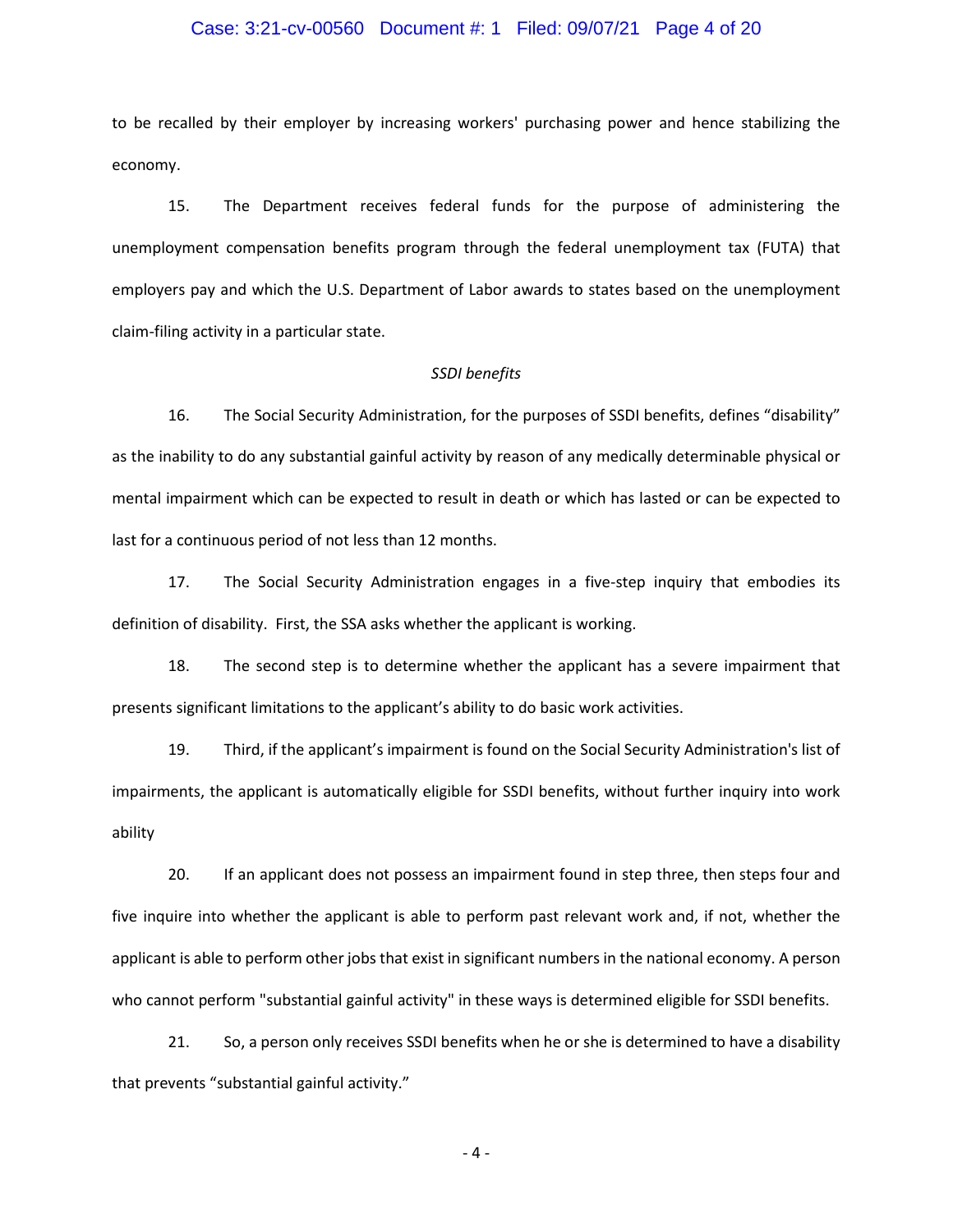# Case: 3:21-cv-00560 Document #: 1 Filed: 09/07/21 Page 5 of 20

22. The amount of a person's SSDI benefit is based on a person's wage earnings prior to becoming disabled.

23. Filing for SSDI benefits does not require a statement that the applicant is unable to work. In fact, the United States Supreme Court itself has recognized that the Social Security Administration sometimes grants SSDI benefits to individuals who do work. *Cleveland v. Policy Mgmt. Sys. Corp.*, 526 U.S. 795, 805, 119 S.Ct. 1597, 1603 (1999).

24. In 2010, Chief Social Security Administrative Law Judge Frank Cristaudo issued the attached memorandum to other Social Security administrative law judges, stating that "under the presumptions embodied in our five-step sequential evaluation process, a person can qualify for Social Security disability benefits even though he or she remains capable of performing some work." Accordingly, it is possible to receive SSDI benefits and still be able to work.

25. As of 2019, in Wisconsi[n 156,887 out of 184,985 SSDI recipients worked](about:blank#table9) and earned wages while also receiving SSDI benefits. With a labor force in 2019 in Wisconsin of just over 2.8 million workers, 5.5 percent (roughly one out of every 20) of the state's workers that year received SSDI benefits. *See* Annual Statistical Report on the Social Security Disability Insurance Program, 2019, SSA Publication No. 13-11826 (Oct. 2020) at Table 9, p.32.

#### *The SSDI eligibility ban*

26. Benefits under SSDI are paid on a monthly basis.

27. Unemployment compensation benefits are paid on a weekly basis.

28. Wis. Stat. § 108.04 (12)(f)1m (emphasis supplied), states that the "intent of the legislature in enacting this paragraph is to prevent the payment of duplicative government benefits for the replacement of lost earnings or income, *regardless of an individual's ability to work.*"

- 5 -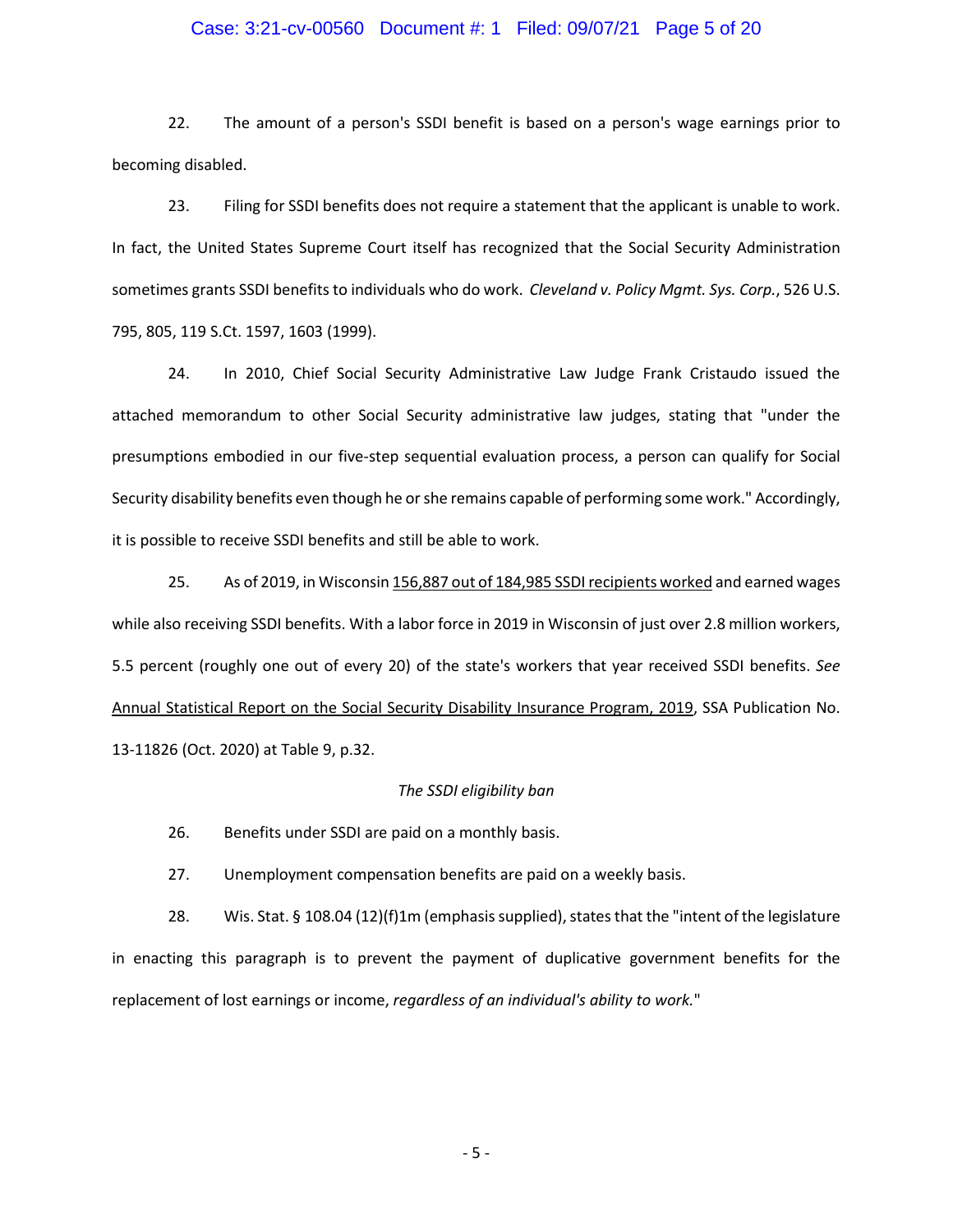# Case: 3:21-cv-00560 Document #: 1 Filed: 09/07/21 Page 6 of 20

29. As pointed out previously, SSDI benefits are based on work done prior to a disability that prevents substantial gainful activity, while unemployment benefits eligibility is based on earnings within the most recent benefit year and for which there has been a current job loss.

30. Pursuant to Wis, Stat. § 108.04 (12)(f)(3)(a), as interpreted and applied by DWD, an individual is ineligible for unemployment compensation benefits for each week in the entire month in which a SSDI payment is issued to the individual.

31. Pursuant to Wis. Stat. § 108.04 (12)(f)(3)(b), as interpreted and applied by DWD, in the first month a SSDI payment is issued to an individual, the individual is ineligible for benefits for each week beginning with the week the SSDI payment is issued, and for all subsequent weeks in that month.

32. Pursuant to Wis. Stat. § 108.04 (12)(f)(3)(c), as interpreted and applied by DWD, following a cessation of SSDI benefits to an individual, and upon the individual again being issued a SSDI payment, the individual is ineligible for benefits for each week beginning with the week the SSDI payment is issued to the individual and all subsequent weeks in that month.

33. Pursuant to Wis. Stat. § 108.04(2)(h), as interpreted and applied by DWD, Wisconsin claimants are obligated to inform the Department when they first file an initial claim for regular unemployment benefits and for each subsequent weekly certification that they are receiving SSDI benefits. Failure to inform the Department that they are receiving SSDI benefits typically leads to a charge of unemployment concealment (aka, unemployment fraud), even when the failure to provide this information was unintentional or done by accident.

#### *Pandemic Unemployment Assistance (PUA) benefits*

34. With the advent of the Covid-19 pandemic, the federal government passed numerous additional unemployment benefit programs, including pandemic unemployment assistance (PUA) available under the CARES Act.

- 6 -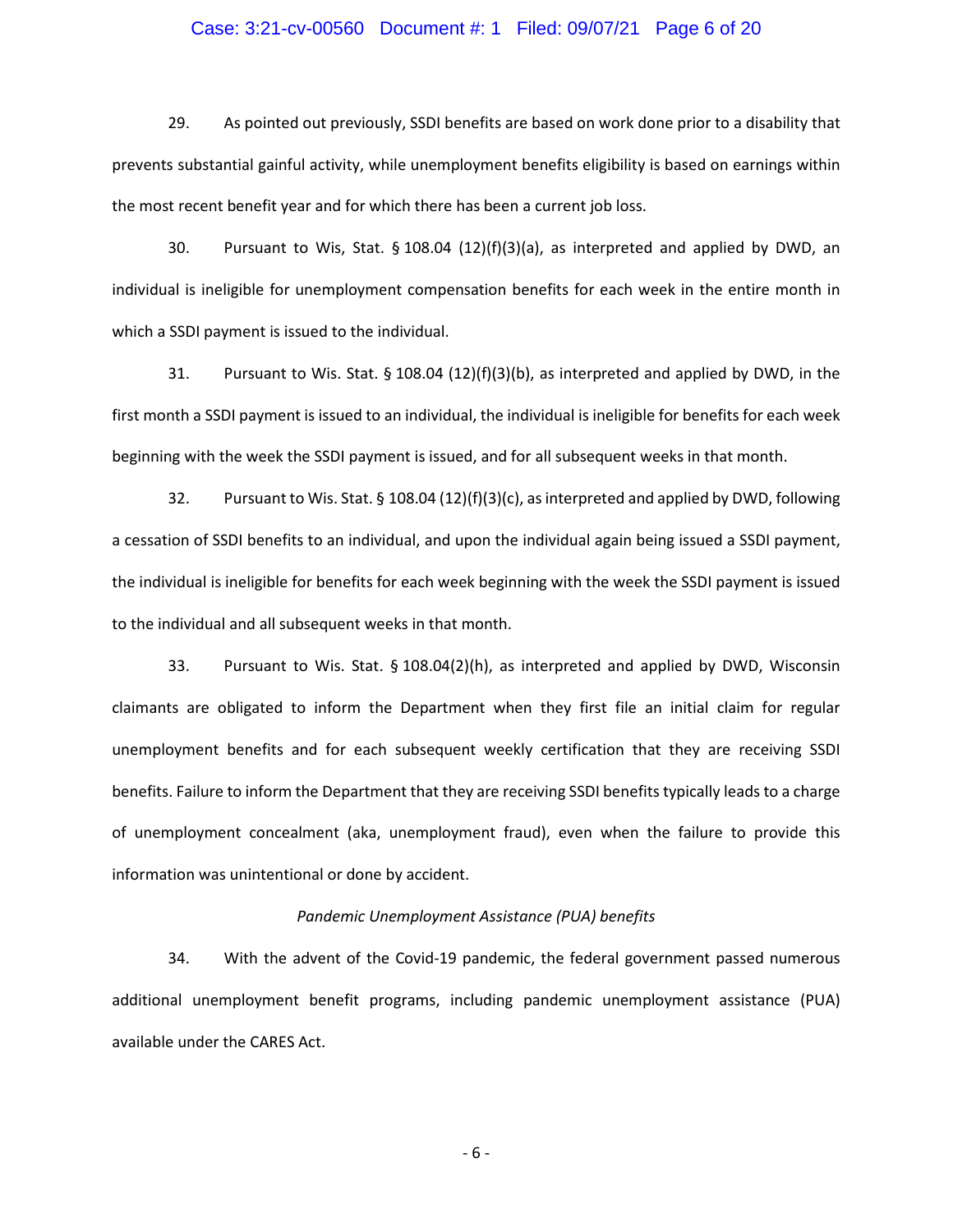# Case: 3:21-cv-00560 Document #: 1 Filed: 09/07/21 Page 7 of 20

35. PUA benefits were specifically created for workers who are not eligible for regular unemployment compensation under state law, like gig workers and workers of religious institutions, who have a job loss connected to the pandemic.

36. With the passage of the CARES Act, many SSDI recipients believed they would be eligible for PUA benefits since they were precluded under state law from being eligible for regular unemployment benefits.

37. The Department, however, initially presented several rationales for concluding that the state prohibition on eligibility applied to disabled workers seeking to receive PUA benefits.

38. Not until June 9, 2020, when then Department Secretary Caleb Frostman wrote Secretary Scalia of the U.S. Department of Labor did the Department accept the idea that SSDI recipients might be eligible for PUA benefits. In a letter dated July 27, 2020, the U.S. Department of Labor formally determined that SSDI recipients were eligible for PUA benefits because of the eligibility ban in state law for receiving regular unemployment benefits.

39. To reduce the administrative burden of any remedy, this action does not seek to reverse or undo any determination of eligibility for PUA benefits and payment of those benefits for class members for weeks when class members were denied or prevented from applying for regular unemployment benefits.

#### *Named plaintiff Brian Bemke*

40. Plaintiff Brian Bemke has learning disabilities and cancer and began receiving SSDI benefits in or about 2018.

41. In 2019, the Department ordered Mr. Bemke to repay approximately \$1000 in regular unemployment benefits because he was receiving SSDI benefits when he was also paid regular unemployment benefits connected to a recent job loss.

- 7 -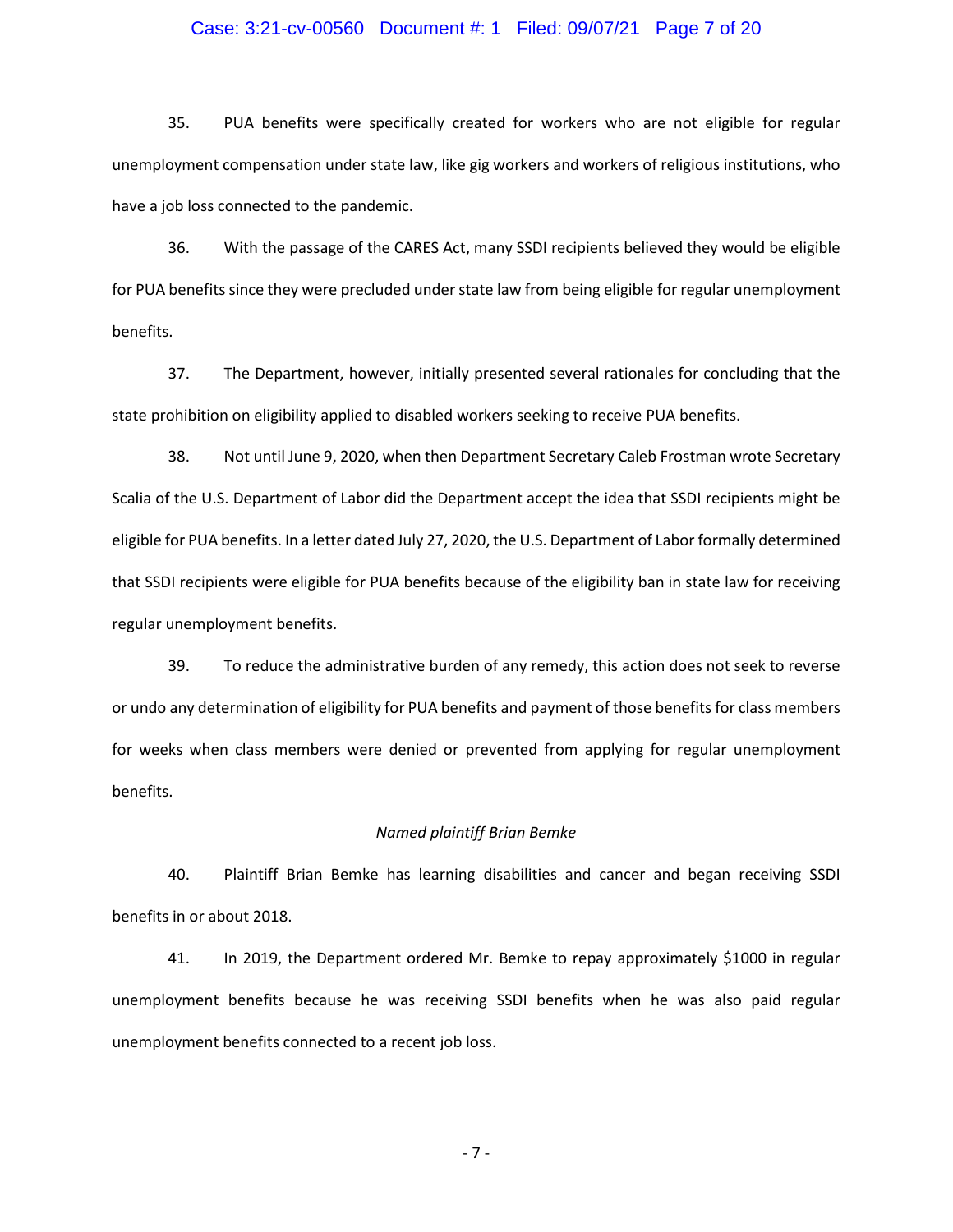# Case: 3:21-cv-00560 Document #: 1 Filed: 09/07/21 Page 8 of 20

42. In February 2020, Mr. Bemke began working at a convenience store as a cook and helper until in late March 2020 he and other disabled workers were laid off because of the pandemic.

43. He applied for irregular unemployment benefits on March 30, 2020, but his claim was subsequently denied because he receives SSDI benefits.

44. On April 23, 2020, Mr. Bemke filed an initial claim for PUA benefits. That initial claim was denied and a hearing for that denial took place on November 20, 2020, where the administrative law judge partially approved his claim for PUA benefits. Approximately \$1000 of those PUA benefits were withheld to satisfy the prior over-payment of regular unemployment benefits described above.

45. For medical treatment, Mr. Bemke relocated and found new work that started in September 2020.

46. Mr. Bemke was laid off from that new job in March 2021. His initial claim for regular unemployment benefits has been denied because he receives SSDI benefits, and he is likely not eligible for PUA benefits because his layoff is not related to the pandemic. As of July 23, 2021, that denial has been appealed.

#### *Named plaintiff Scott Collett*

47. Plaintiff Scott Collett is waiting for a liver transplant, and his application for SSDI benefits was approved (with SSDI payments subsequently occurring) in July 2020.

48. Previously, Mr. Collett was working as concierge and room service staffer at a Milwaukee hotel. When the hotel closed in mid-March 2020 because of the pandemic, he was laid off and began collecting regular unemployment benefits.

49. When Mr. Collett reported his SSDI eligibility, payment of regular unemployment benefits immediately stopped.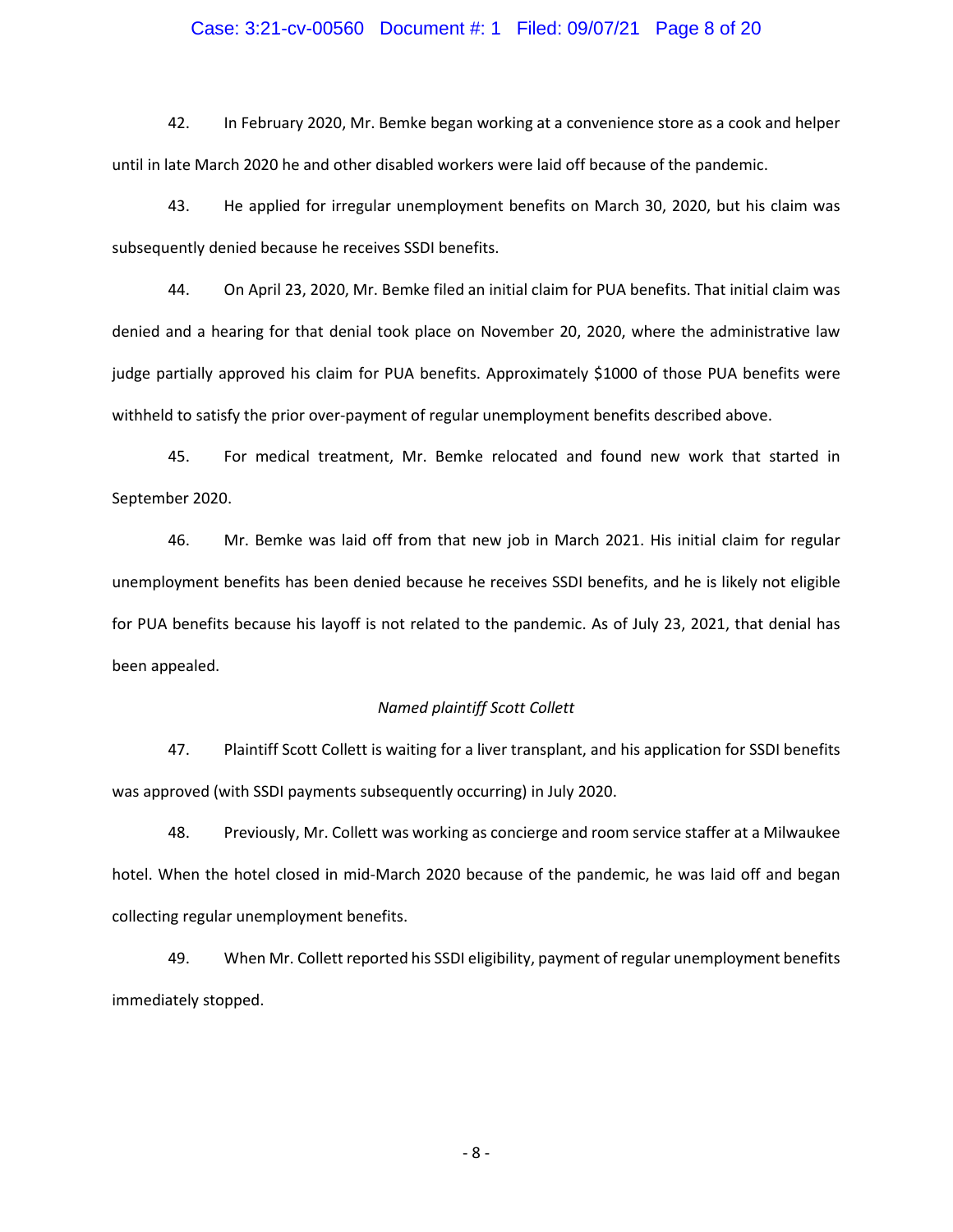# Case: 3:21-cv-00560 Document #: 1 Filed: 09/07/21 Page 9 of 20

50. In a determination issued in January 2021, the Department found that Mr. Collett was not eligible for any regular unemployment benefits and ordered a repayment of all the benefits he previously received.

51. In a second determination issued in January 2021, the Department found that Mr. Collett did not have qualifying pandemic-related job loss for PUA eligibility.

52. Both initial determinations were appealed. A hearing regarding Mr. Collett's PUA eligibility occurred in May 2021. In her decision, the administrative law judge found Mr. Collett eligible for PUA benefits from the week of his pandemic job loss in March 2020.

53. Because of the eligibility ban for receiving regular unemployment benefits, Mr. Collett subsequently withdrew the appeal of the initial determination denying him regular unemployment benefits.

54. Despite winning his appeal over his PUA benefits, Mr. Collett has yet to receive payment of any PUA benefits.

#### *Named plaintiff John Feriozzi*

55. Plaintiff John Feriozzi is disabled because of a 1200 pound steel plate that fell on him in the 1970s. He has been receiving SSDI benefits since 2015 or 2016.

56. Despite his disability, Mr. Feriozzi continues to work as much as he can. In March 2020, he was working part-time when he and all part-time co-workers were laid off because of a lack of work arising from the pandemic.

57. Mr. Feriozzi filed an initial claim for regular unemployment benefits, and that claim was denied in November 2020 because he receives SSDI benefits.

58. In late July 2020, Mr. Feriozzi found a full-time job but had to quit after about a week or two of work because the job was too physically demanding for him. A week later, he found a part-time job, but quit after three days because he could not physically do the work. In October 2020, he landed a

- 9 -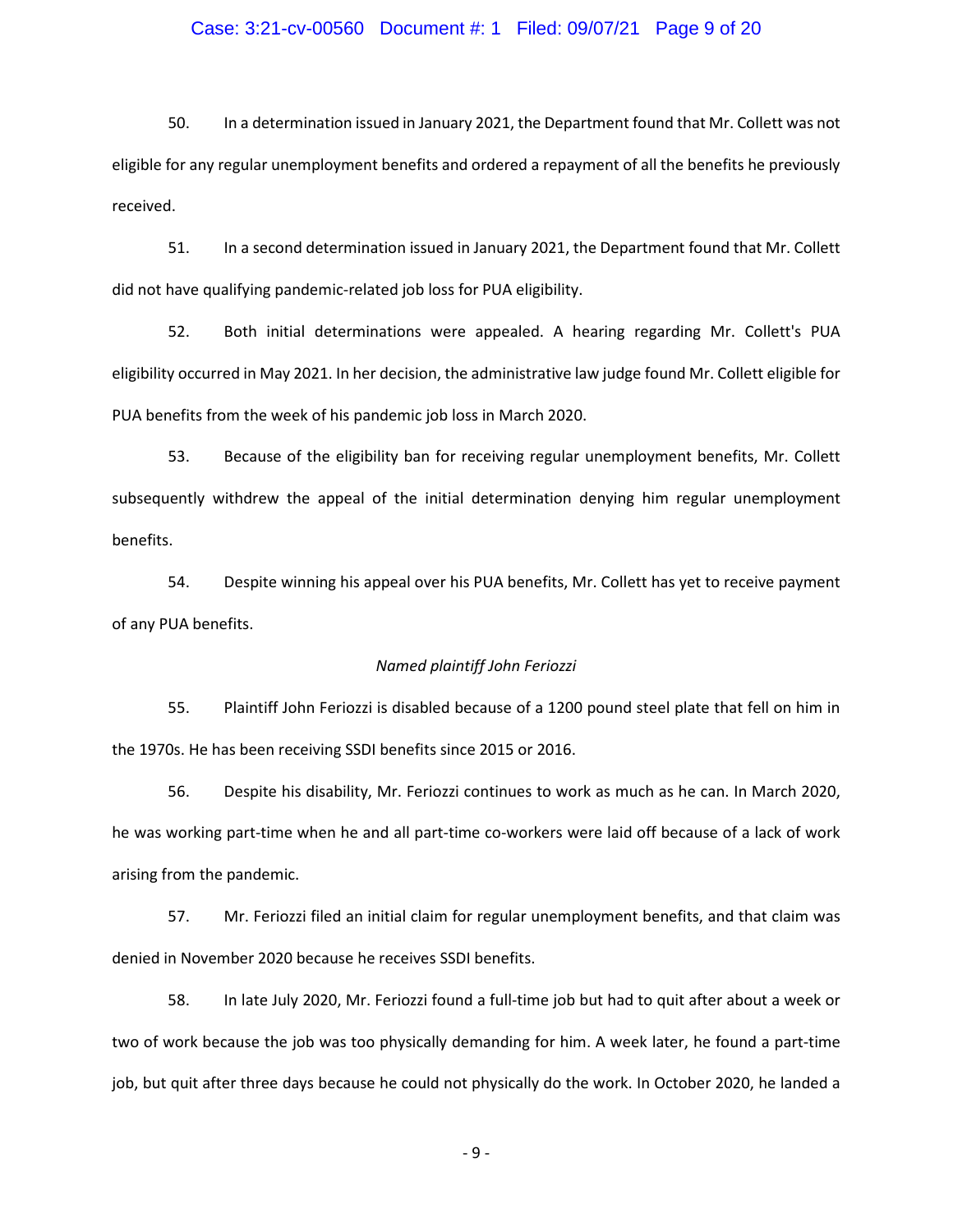# Case: 3:21-cv-00560 Document #: 1 Filed: 09/07/21 Page 10 of 20

third job — full-time — and was there six weeks before being let go by the employer because Mr. Feriozzi was not what the company was looking for. In November 2020, Mr. Feriozzi began working a full-time job of around 45 hours per week and is still there today.

59. In November 2020, Mr. Feriozzi filed an initial claim for PUA benefits. That initial claim was denied in January 2021.

60. After a hearing in May 2021, the administrative law judge found Mr. Feriozzi eligible for PUA benefits from his pandemic-related job loss in March 2020 until his first week of full-time work in early August 2020.

61. The Department has yet to pay Mr. Feriozzi any PUA benefits and has recently alleged that he is eligible for regular unemployment benefits as of the first full week of April 2020.

62. The gaps in employment described above are only covered by regular unemployment benefits as there is no pandemic-related reason for those job losses, but Mr. Feriozzi cannot receive regular unemployment benefits because of his SSDI eligibility.

#### *Named plaintiff Judy Fintz*

63. Plaintiff Judy Fintz has learning and psychological disabilities and has been receiving SSDI benefits for decades.

64. She works as a kitchen aid for a cafeteria run by a private company on a college campus. Accordingly, she and her co-workers experience seasonal layoffs every December and January during the winter break and every summer for the summer break in classes.

65. Unlike her non-disabled co-workers, however, she is not eligible for regular unemployment benefits because of the SSDI eligibility ban. On numerous occasions, in light of the SSDI eligibility ban, Department staffers have told her on the phone that she should not even apply for regular unemployment benefits because her application would automatically be denied. Because of that advice, she stopped applying for regular unemployment benefits.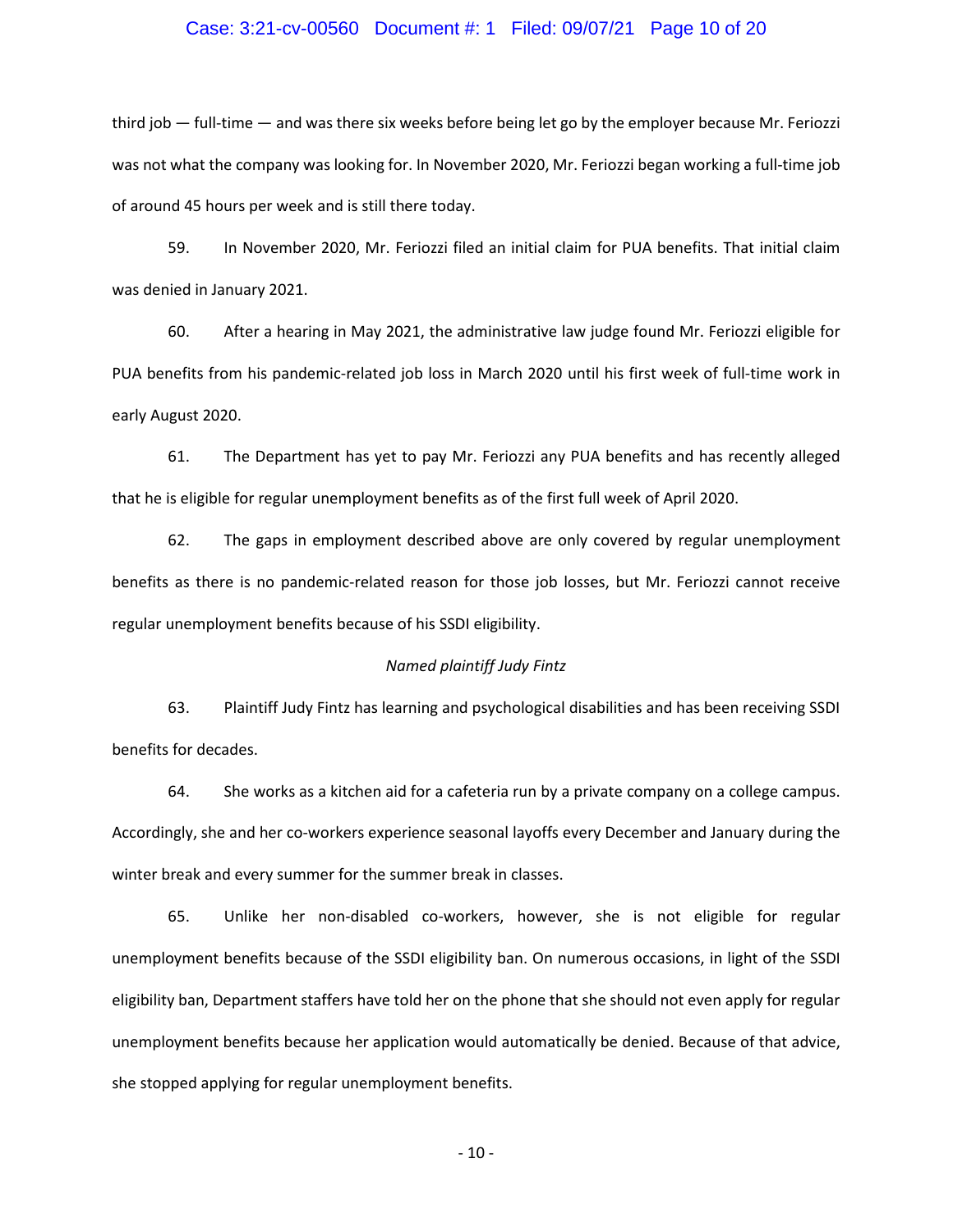# Case: 3:21-cv-00560 Document #: 1 Filed: 09/07/21 Page 11 of 20

66. When the pandemic struck and college campuses closed in March 2020, Ms. Fintz was laid off.

67. Because of the pandemic, Ms. Fintz applied for regular unemployment benefits, and that initial claim was denied in a May 2020 determination.

68. Ms. Fintz also applied for PUA benefits as soon as applications were made available. Her PUA claim was originally denied because, the Department alleged, she was still eligible for regular unemployment benefits. After the July 27, 2020, letter from the U.S. Department of Labor, her claim for PUA benefits was approved.

#### *Named plaintiff Sarah Jamieson*

69. Plaintiff Sarah Jamieson has been receiving SSDI benefits since 2008 because of depression and other mental issues.

70. In August 2018, the Department charged Ms. Jamieson with an over-payment of \$1772 for receiving regular unemployment benefits in 2016 while also receiving SSDI benefits, an over-payment of \$769 for receiving regular unemployment benefits in 2015 while also receiving SSDI benefits, and an over-payment of \$2611 for receiving regular unemployment benefits in 2014 while also receiving SSDI benefits.

71. In early February 2020, her then-held job was eliminated for reasons unrelated to the pandemic.

72. Ms. Jamieson filed an initial claim for regular unemployment benefits, and that claim was denied in May 2020 because she receives SSDI benefits.

73. In the meantime, Ms. Jamieson found another job at a local hospital that started in March 2020.

74. Along with all her co-workers, she was furloughed for every other week because of the pandemic. Ms. Jamieson ended up being furloughed for four weeks.

- 11 -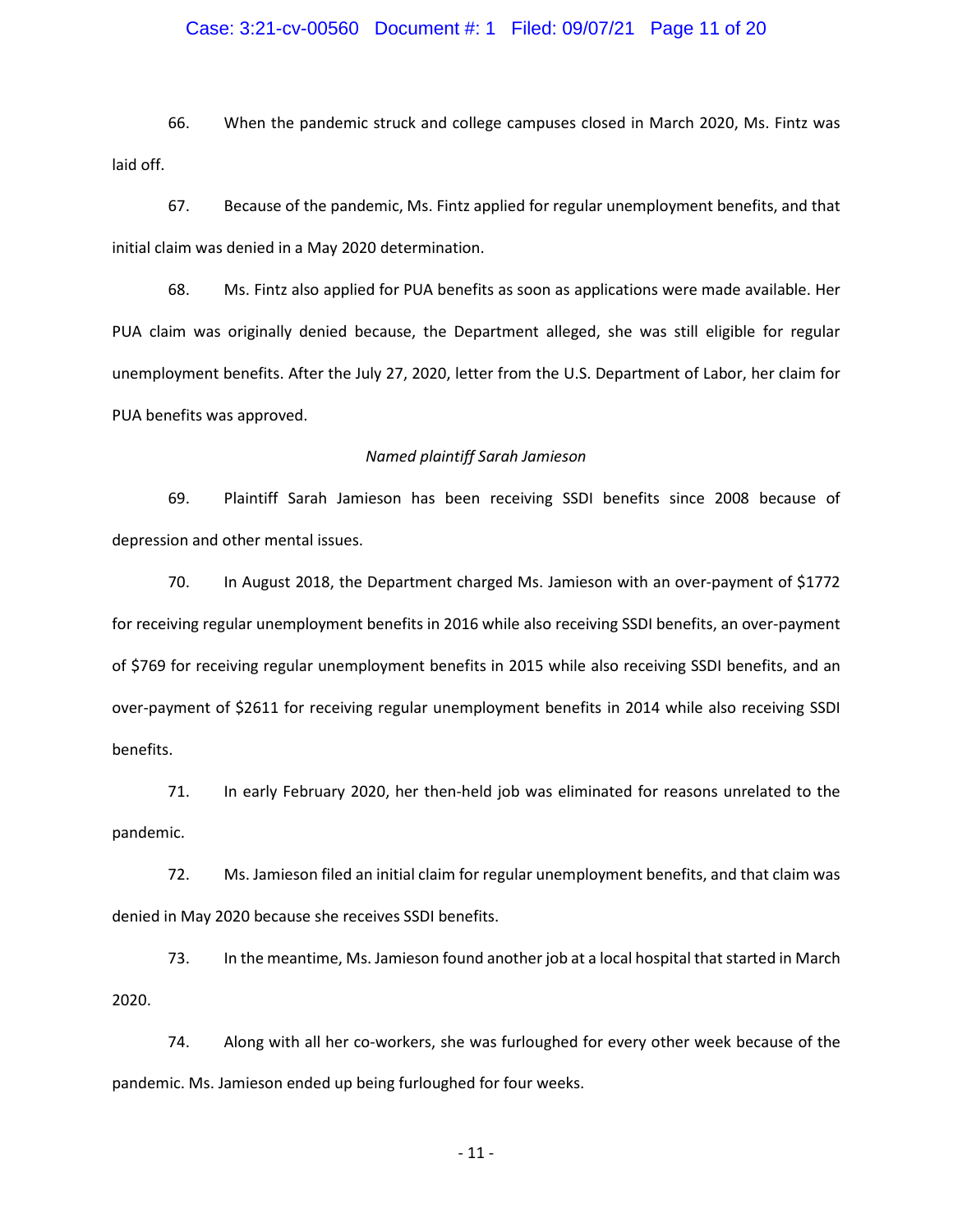# Case: 3:21-cv-00560 Document #: 1 Filed: 09/07/21 Page 12 of 20

75. Because she was not eligible for regular unemployment benefits, in July 2020 her employer increased her weekly hours of work and offered her a job with benefits.

76. Ms. Jamieson applied for PUA benefits in late April 2020. After a hearing in March 2021, the administrative law judge held that Ms. Jamieson was eligible for PUA benefits for the four weeks she was furloughed.

77. The PUA benefits paid to Ms. Jamieson were reduced by the amounts she still owed, as described above.

78. Because of the SSDI eligibility ban, Ms. Jamieson cannot receive regular unemployment benefits for the four weeks in February 2020 when she was between jobs.

79. As of 2021, Ms. Jamieson has subsequently begun receiving regular Social Security benefits as a retiree and so is no longer banned in the future from receiving regular unemployment benefits.

# *Named plaintiff Evan Johnson*

80. Plaintiff Evan Johnson is disabled because of severe arthritis and began receiving SSDI benefits in February 2020.

81. Mr. Johnson was working as a hiker truck driver for a truck rental company when his hours in late March 2020 were substantially reduced because of the pandemic to less than five hours per week (from an average of around 15 hours a week previously).

82. In late October 2020, Mr. Johnson was let go completely by his employer because of a lack of work.

83. Mr. Johnson filed an initial claim for regular unemployment benefits and was denied because of SSDI eligibility in a determination issued in early May 2020.

84. Mr. Johnson applied for PUA benefits in early May 2020, and in August 2020 the Department denied that PUA initial claim.

- 12 -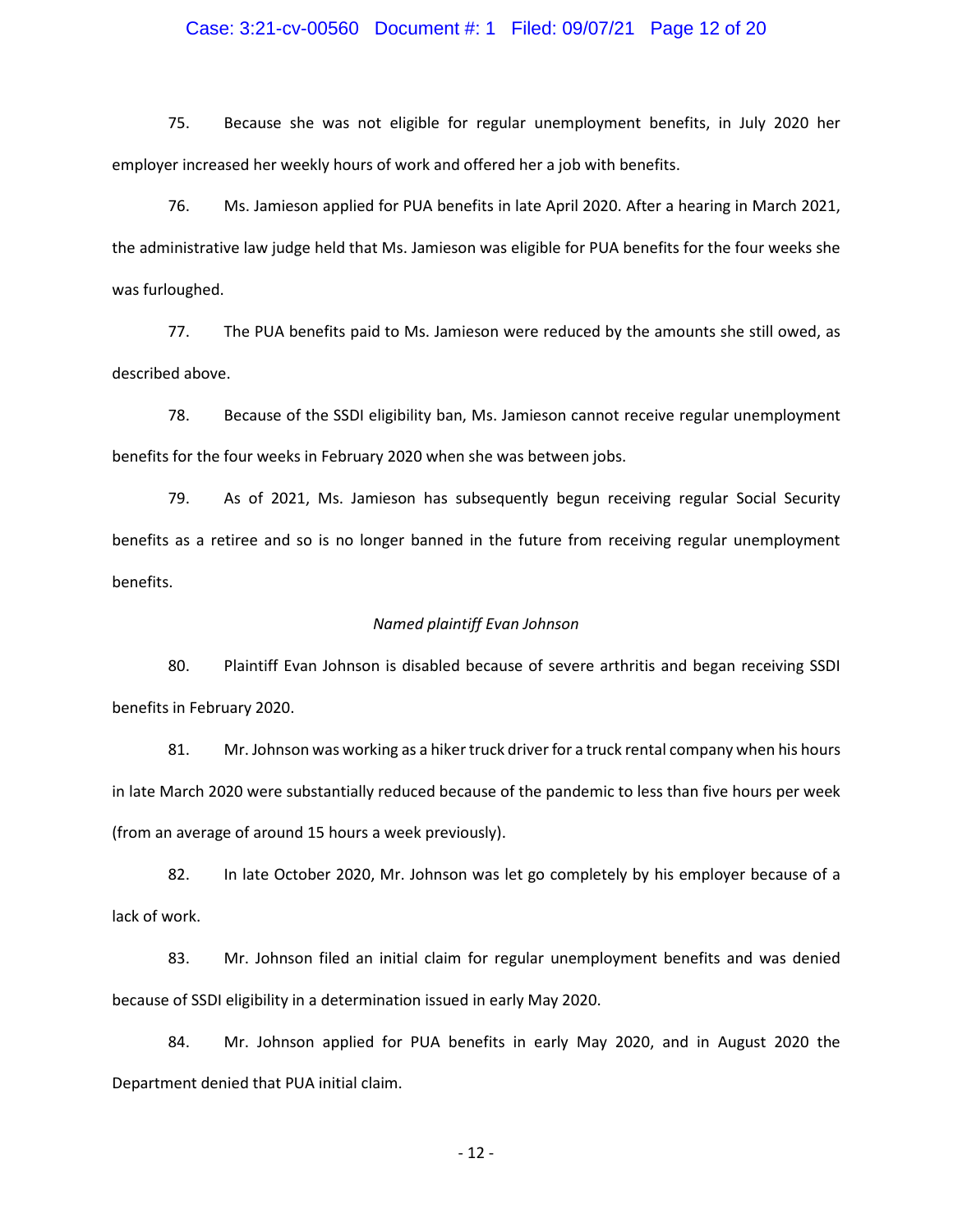# Case: 3:21-cv-00560 Document #: 1 Filed: 09/07/21 Page 13 of 20

85. The hearing regarding his eligibility for PUA benefits took place in late January 2021, and the administrative law judge ruled that Mr. Johnson could only receive PUA benefits for the weeks after he was completely let go in late October 2020.

86. After an appeal to the Labor and Industry Commission, the Commission found in late June 2021 that Mr. Johnson could receive PUA benefits for the weeks starting in late March when his hours were reduced.

#### *Named plaintiff Tracey Long*

87. Plaintiff Tracey Long suffered a workplace injury in the summer of 2019 and started receiving workers compensation benefits.

88. She filed an initial claim for regular unemployment benefits and in the fall of 2019 she started receiving those benefits while she searched for a new job.

89. In October 2020, the Social Security Administration approved Ms. Long's claim for SSDI benefits and began paying her SSDI benefits.

90. Because of problems with getting claim-filing assistance from the Department, Ms. Long did not immediately report receipt of SSDI benefits for several weeks while filing her weekly certifications.

91. In February 2021, the Department charged Ms. Long with an over-payment of over \$1000 and a 40% concealment penalty of nearly \$500. After a hearing, an administrative law judge for the Department waived the concealment penalty but affirmed the over-payment amount.

92. Ms. Long's initial claim for PUA benefits was denied by the Department in February 2021 because she lacks pandemic-related job loss. A hearing before an administrative law judge affirmed that denial of PUA benefits.

# *Named plaintiff Clifford Neumann*

93. Plaintiff Clifford Neumann is learning disabled, suffers from a severe stutter, and has been receiving SSDI benefits since turning 18 years of age (he is currently in his 30s).

- 13 -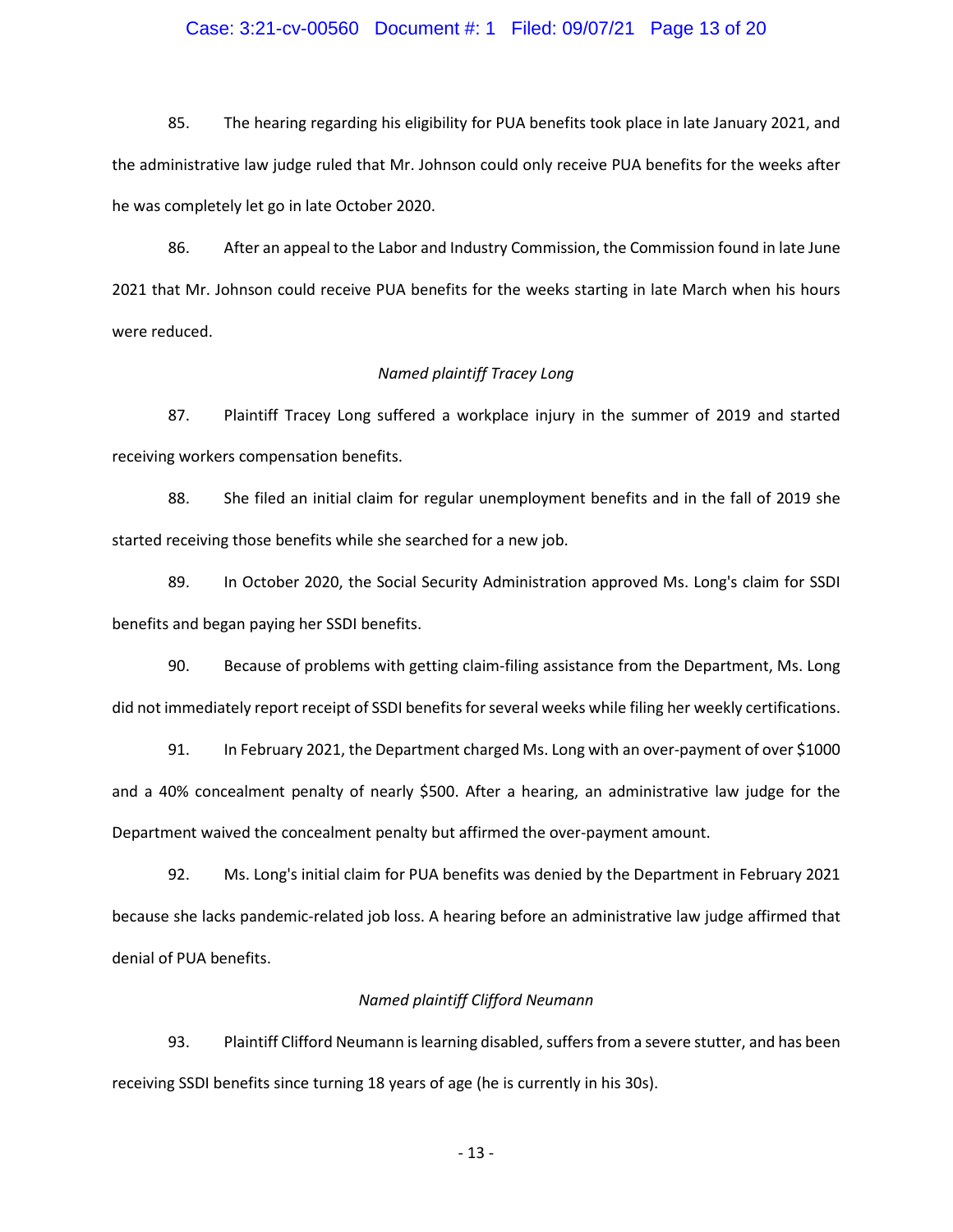# Case: 3:21-cv-00560 Document #: 1 Filed: 09/07/21 Page 14 of 20

94. Mr. Neumann worked in a manufacturing plant on a part-time basis as a helper until the company laid off all part-time employees in late June 2020 because of a lack of work arising from the pandemic.

95. The Department denied Mr. Neumann's initial claim for regular unemployment benefits because he receives SSDI benefits.

96. In late July 2020, Mr. Neumann filed an initial claim for PUA benefits. The Department denied that claim because Mr. Neumann listed the wrong start week for his claim (his layoff occurred several weeks later).

97. The hearing over the denial of PUA benefits took place in early April 2021, and the administrative law judge subsequently found that Mr. Neumann was not able and available for work, in contradiction of Wis. Admin. Code § DWD 128.01(3) and (4), which hold that if a person can work to what their physical and psychological limitations will allow, they are able and available for full-time work for the purpose of state unemployment law.

98. An appeal is currently pending before the Labor and Industry Review Commission. Given the number of appeals that are now before the Commission, a decision from the Commission is not expected until late 2021.

#### *Class Allegations*

99. Plaintiffs seek to represent two distinct classes of disabled recipients of SSDI benefits. The first class would consist of those DWD denied benefits, directly or indirectly, and the second class would consist of those who received benefits but were required to repay the benefits and / or a penalty associated with the receipt of their benefits.

> a. The first class consists of all SSDI recipients who were eligible for Wisconsin unemployment compensation benefits after a job loss (prior to the pandemic or after the pandemic) or for which PUA benefits were not available (during the pandemic) but either

> > - 14 -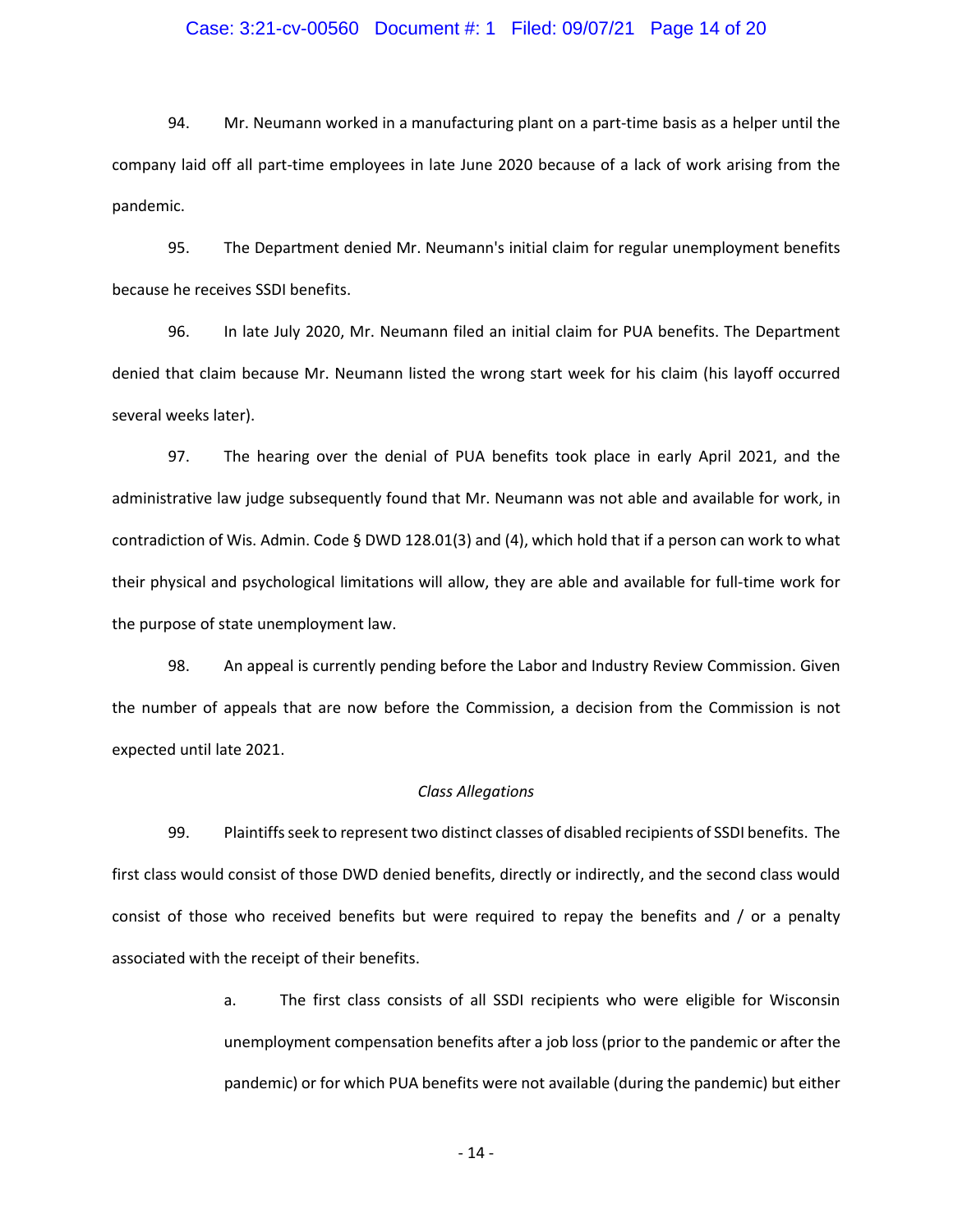# Case: 3:21-cv-00560 Document #: 1 Filed: 09/07/21 Page 15 of 20

could not apply or did apply and were denied regular unemployment benefits over the past six years solely on account of their receipt of SSDI benefits.

b. The second class consists of all SSDI recipients who applied for Wisconsin unemployment compensation benefits and received them, but were subsequently required to repay those benefits over the past six years, with or without a penalty, solely because they had received SSDI benefits.

100. With respect to the first class, there are questions of fact and law common to the overall class, including the following:

- a. Whether the recipient received SSDI benefits;
- b. Whether the recipient worked to the extent that their physical or mental disabilities allowed them to work;
- c. Whether they suffered a job loss through no fault of their own;
- d. Whether the Department would have denied or did deny any claim for regular unemployment compensation solely based on the recipient's SSDI benefit award; and
- e. Whether Wis. Stat. §§ 108.04(12)(f) and 108.04(2)(h) violate the Rehabilitation Act, the ADA, the "when due" clause of the Social Security Act, and the Due Process clause of the Fourteenth Amendment both separately and in combination with these other federal provisions.

101. With respect to the second class, there are questions of fact and law common to the overall class, including the following:

- a. Whether the recipient received Wisconsin regular unemployment compensation benefits;
- b. Whether the Department required repayment of those benefits, with or without a penalty and collections costs; and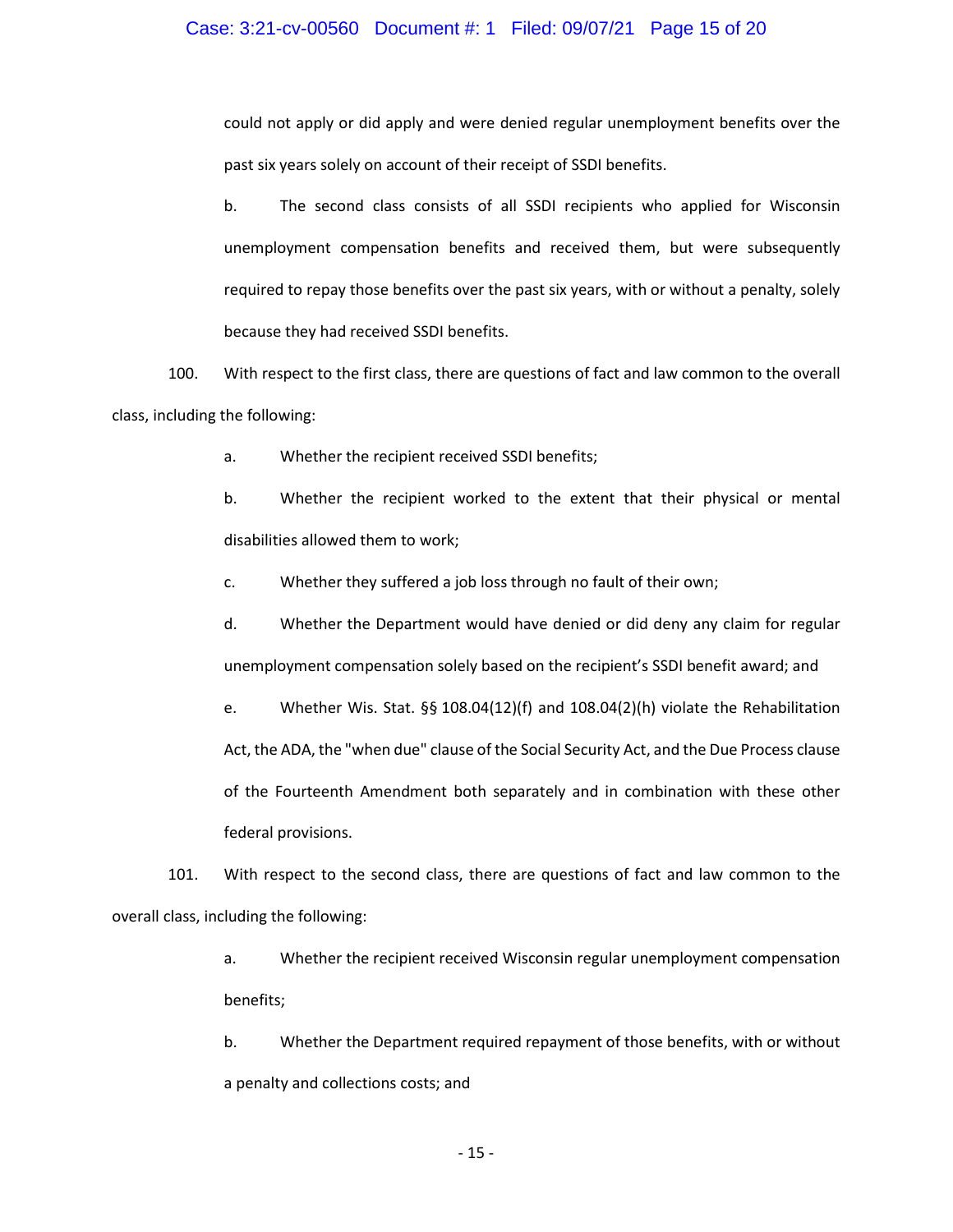c. Whether Wis. Stat. §§ 108.04(12)(f) and 108.04(2)(h) violate the Rehabilitation Act, the ADA, the "when due" clause of the Social Security Act, and the Due Process clause of the Fourteenth Amendment both separately and in combination with these other federal provisions.

102. The plaintiffs' claims are typical of the class they seek to represent. Moreover, the questions of law and fact common to the class members predominate over any questions affecting only individual members, as all class members are current or former recipients of SSDI benefits who were otherwise eligible to receive Wisconsin unemployment compensation benefits.

103. The plaintiffs will fairly and adequately protect the interests of the class. The interests of the named plaintiffs are coincident with, and not antagonistic to, those of the class.

104. The named plaintiffs are represented by competent counsel that is experienced in complex litigation, unemployment compensation and employment law, and electronic discovery. All counsel are licensed to practice in Wisconsin and have been admitted to practice before the U.S. District Court for the Western District of Wisconsin.

105. A class action is superior to other available methods for the fair and efficient adjudication of this controversy and is consistent with the legislative history and objectives of the Rehabilitation Act, the ADA, the "when due" clause of the Social Security Act, and the Due Process clause of the Fourteenth Amendment.

106. Maintenance of this action as a class action will promote equitable administration of justice because pursuing claims on an individual basis would be disproportionately expensive.

107. The prosecution of separate claims by individual class members would create a risk of inconsistent or varying adjudications with respect to individual members of that class that would establish incompatible standards of conduct for the defendant.

- 16 -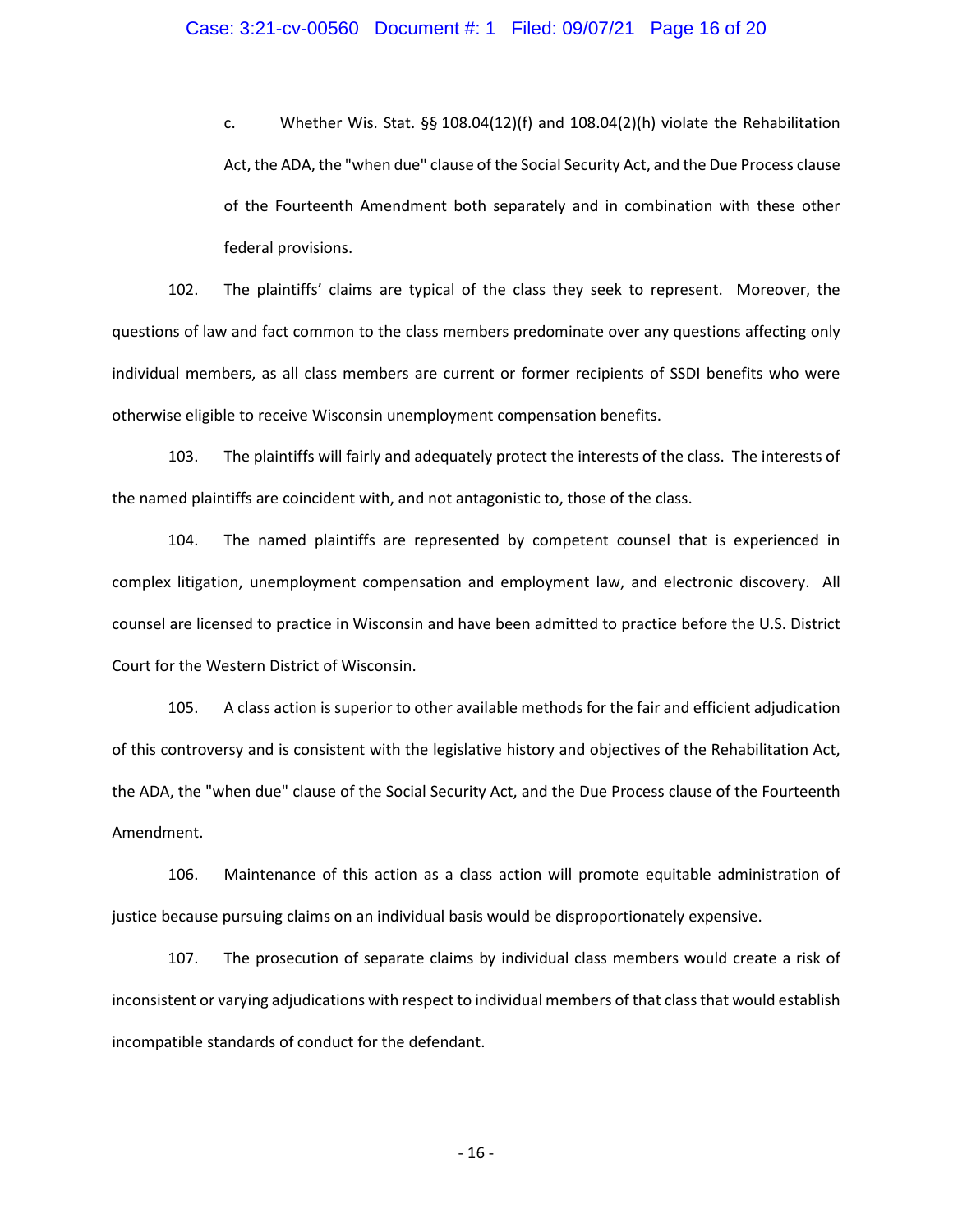# **COUNT 1 Discrimination**

108. The plaintiffs restate the preceding paragraphs as if set forth fully herein.

109. Pursuant to the Rehabilitation Act and the ADA, plaintiffs and class members are qualified individuals because of their disabilities.

110. During the past six years, the defendant has prevented or denied the plaintiffs and class members regular unemployment compensation benefits for which they are eligible because the plaintiffs and class members were receiving SSDI benefits.

111. During the past six years, the defendant has ordered over-payments of regular unemployment compensation as well as penalties and collections costs against plaintiffs and class members because the plaintiffs and class members were receiving SSDI benefits.

112. Denial of unemployment compensation benefits to plaintiffs and class members is discrimination based on disability in violation of the Rehabilitation Act and the Americans with Disabilities Act.

113. Pursuant to 42 U.S.C. § 1983, this prior and ongoing discrimination against SSDI recipients because of their disabilities entitles plaintiffs and class members to past and prospective relief.

# **COUNT 2 "When Due" and Due Process**

114. The plaintiffs restate the preceding paragraphs as if set forth fully herein.

115. Pursuant to the "when due" clause, 42 U.S.C. § 503(a)(1) as well as state law, unemployment claimants have a right to the timely payment of regular unemployment benefits after a job loss of no fault of their own.

116. During the past six years, the defendant has prevented or denied the plaintiffs and class members regular unemployment compensation benefits after a job loss that occurred through no fault of their own.

- 17 -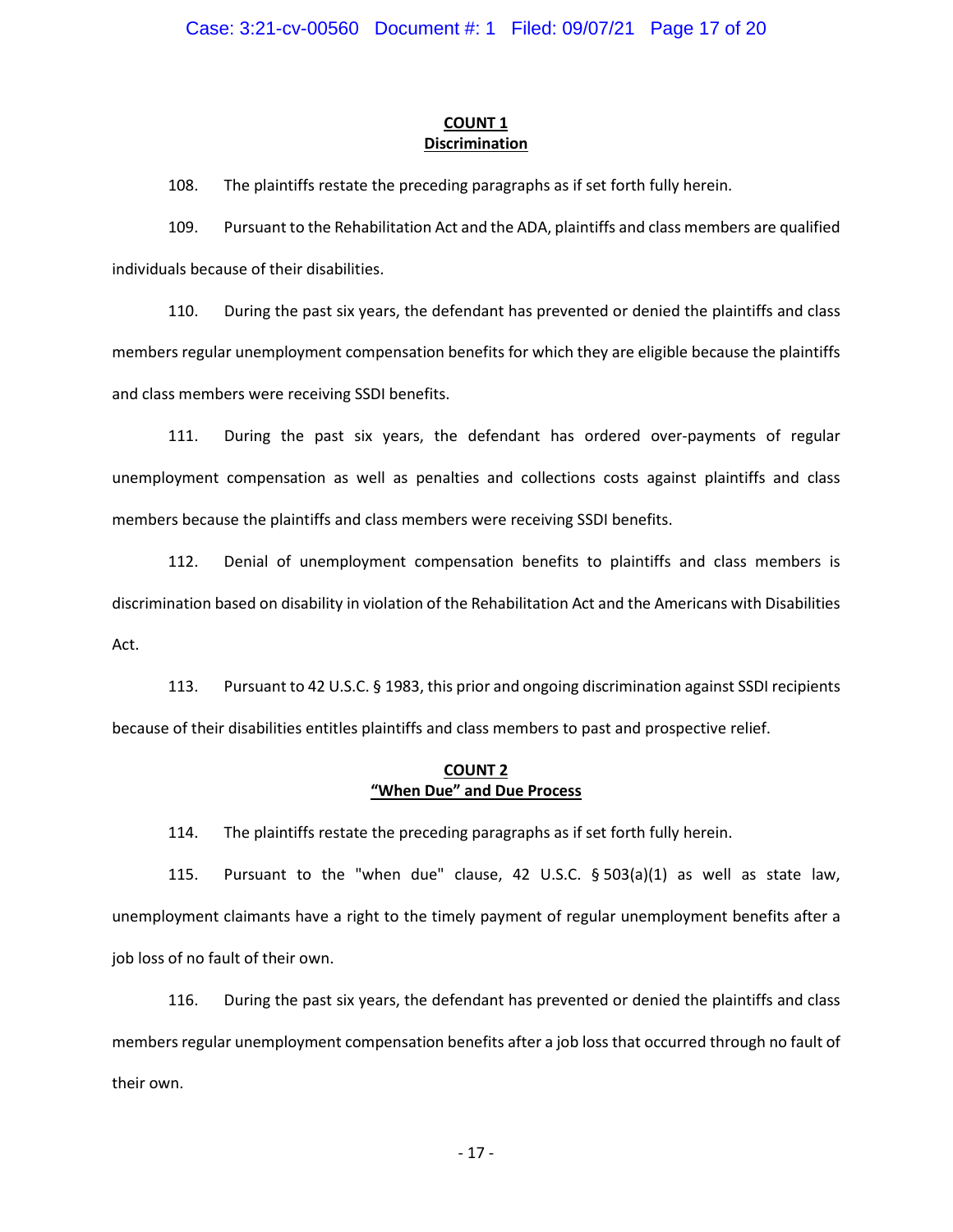# Case: 3:21-cv-00560 Document #: 1 Filed: 09/07/21 Page 18 of 20

117. During the past six years, the defendant has ordered over-payments of regular unemployment compensation as well as penalties and collections costs against plaintiffs and class members because the plaintiffs and class members were receiving SSDI benefits.

118. Denial of regular unemployment benefits to the plaintiffs and class members and the charging of over-payments, penalties, and collection costs to plaintiffs and class members is a violation of the "when due" clause of the Social Security Act and the Due Process clause of the Fourteenth Amendment to the U.S. Constitution.

119. Denial of regular unemployment benefits to the plaintiffs and class members and the charging of over-payments, penalties, and collection costs to plaintiffs and class members is also a violation state law that creates a right to unemployment compensation (that is, a property interest) when the statutory criteria have been met. Denial of the property right violates the Due Process clause of the Fourteenth Amendment to the U.S. Constitution.

120. Pursuant to 42 U.S.C. § 1983, the prior and continued denial of payments of regular unemployment benefits and charging of over-payments against SSDI recipients because of their SSDI status entitles plaintiffs and class members to past and prospective relief.

#### **PRAYER FOR RELIEF**

WHEREFORE, plaintiffs and class members request that this Court: a. Certify this action as a class action pursuant to Rule 23 of the Federal Rules of Civil Procedure.

- b. Permanently enjoin the defendant from enforcing Wis. Stat. §§ 108.04(12)(f) and 108.04(2)(h), insofar as those statutes, or DWD's interpretation or application of them, prohibit otherwise eligible applicants for regular unemployment compensation benefits from receiving those benefits solely because they also receive SSDI benefits.
- c. Order the defendant to allow class members to apply or reapply for regular unemployment benefits with a back-dated initial claim, weekly certifications, or both during any period of

- 18 -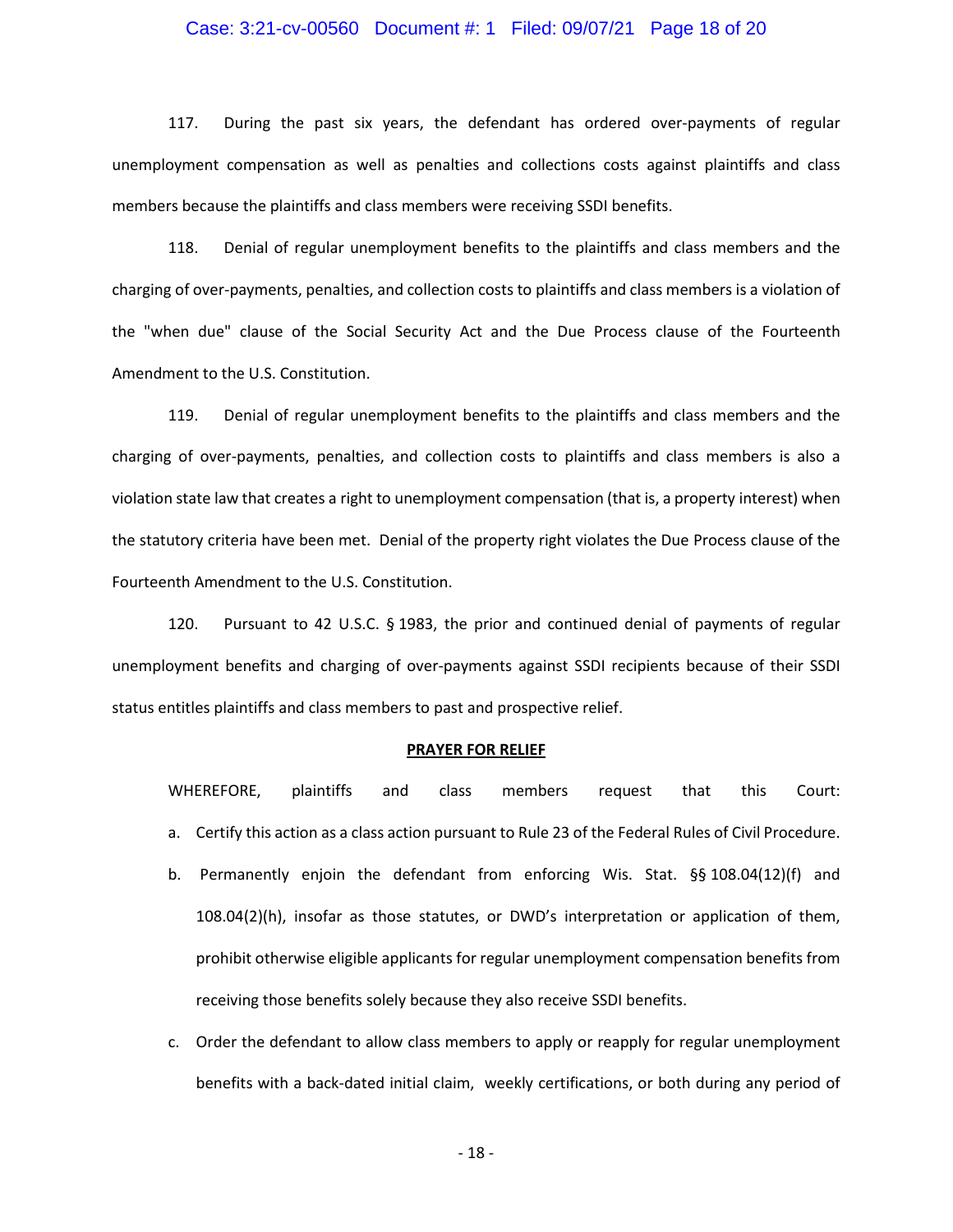# Case: 3:21-cv-00560 Document #: 1 Filed: 09/07/21 Page 19 of 20

unemployment over the past six years during which they were denied or would have been denied those benefits because they were receiving SSDI benefits, except for the weeks when they received or will receive PUA benefits.

- d. Determine that class members who have received regular unemployment compensation benefits and were then required to repay those regular unemployment benefits because they were also receiving SSDI benefits are eligible for those same benefits and repayment of any penalties, collection costs, and forfeitures or benefit amount reductions that were levied against them.
- e. For any regular unemployment benefits due class members, order payment of the regular unemployment benefits due those class members and with interest to compensate those illegally deprived of regular unemployment benefits .
- f. With respect to those who received regular unemployment compensation but were required to repay those benefits, order reimbursement of any repaid benefits and related penalties and collections costs, with interest.
- g. Award plaintiffs and class members their costs and attorney fees.
- h. Award such other relief as the Court deems just and proper.

Dated this 7<sup>th</sup> day of September, 2021.

#### GINGRAS, THOMSEN & WACHS, LLP

*/s/ Paul A. Kinne* Paul A. Kinne SBN: 1021493 Riley C. Leonard SBN: 1101452 8150 Excelsior Drive Madison, WI 53717 kinne@gtwlawyers.com rleonard@gtwlawyers.com